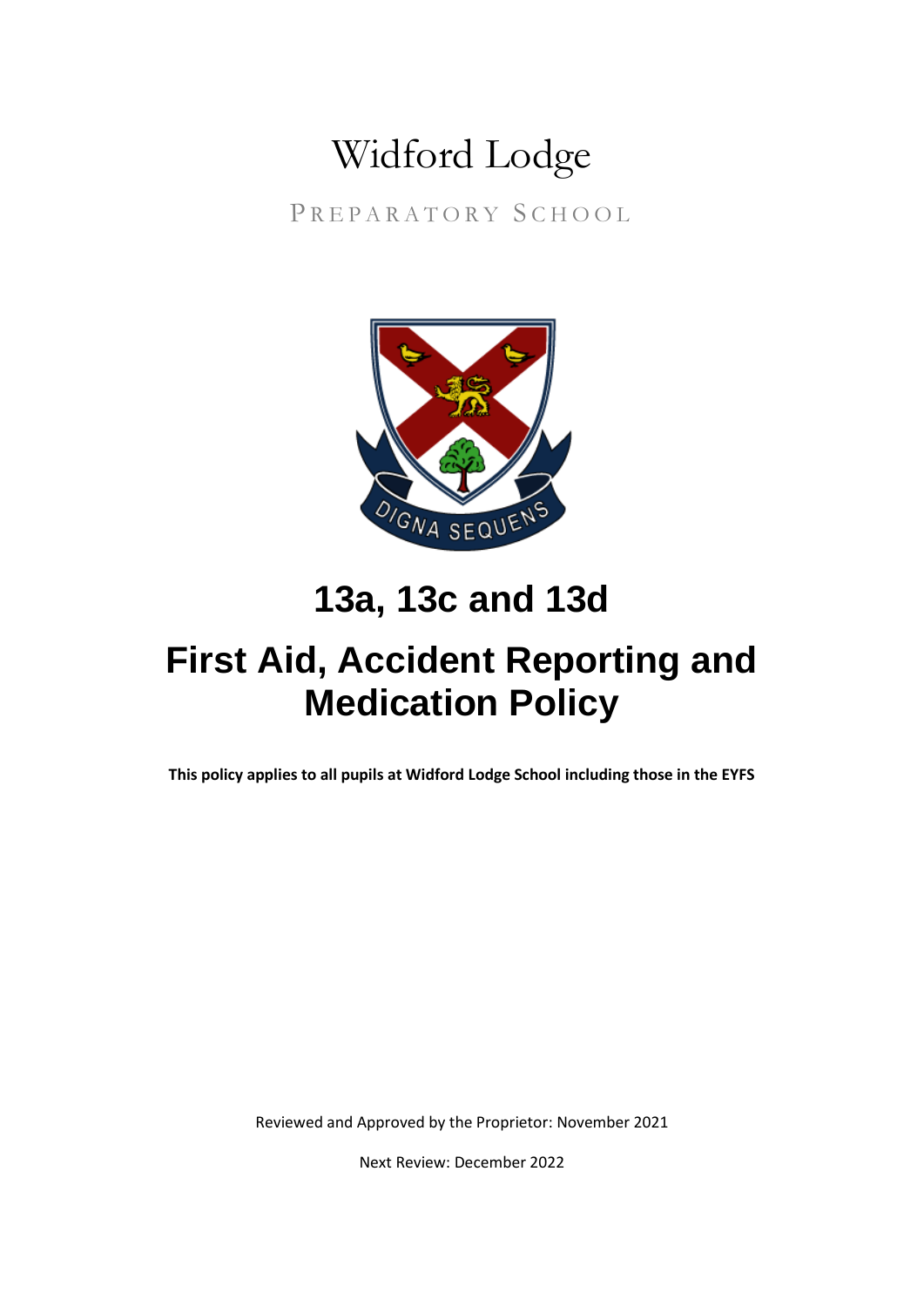#### **Introduction**

At Widford Lodge Preparatory School we are committed to: ensuring that first aid needs risk assessments are carried out for significant activities; providing every pupil, member of staff and visitor with adequate first aid; ensuring pupils and staff with medical needs are fully supported and suitable records of assistance required and provided are kept; first aid materials, equipment and facilities are available as required by the risk assessments; and procedures for administering medicines and providing first aid are in place and reviewed regularly.

This includes ensuring:

- Sufficient and appropriate resources, training and facilities
- Ensuring HSE regulations on the reporting of accidents, diseases and dangerous occurrences are met
- Clear authorisation from and communication with pupils' parents/carers regarding medical treatment.

Procedures and information set out in this document aim to ensure that:

- All members of the school community are aware of this policy and the procedures to follow in the event of an accident or emergency, the support available and the role that they play, as well as the requirements of individual healthcare plans
- There are sufficient numbers of trained staff as Appointed Persons and First Aiders (defined as those who have received the Emergency First Aid at Work training or Schools First Aid training), including Paediatric First Aid, to meet the needs of the school and pupils with individual healthcare plans, including in contingency and emergency situations
- Medicines are recorded, handled, stored and administered responsibly
- First aid provisions are available at all times while pupils or employees are on school premises, and also off the premises whilst on visits or trips
- All appropriate incidents involving medical assistance are properly recorded.

This policy was drawn up in conjunction with: The Health and Safety at Work etc Act 1974; DfE Guidance on First Aid for Schools; DfE Guidance on Supporting Pupils at School with Medical Conditions 2014; the Independent School Standards; The Reporting of Injuries, Diseases and Dangerous Occurrences Regulations 2013.

This policy is available on the school's website and on request from the school office. It has safety as its highest priority: safety for the children and adults receiving first aid or medicines and safety for the adults who administer them.

Widford Lodge Preparatory School is fully committed to ensuring that the application of this policy is non-discriminatory in line with the UK Equality Act 2010.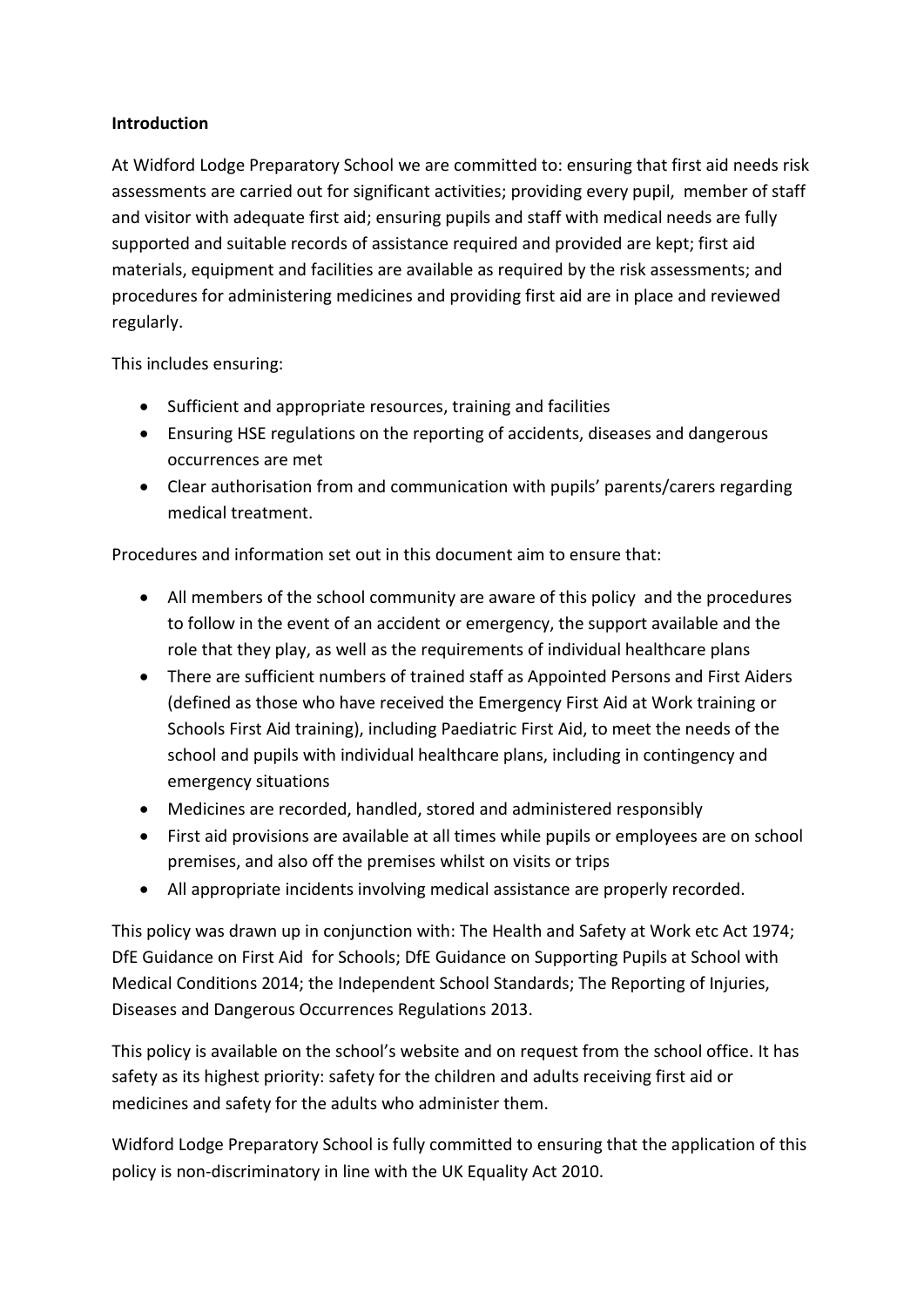This policy is reviewed annually by the Appointed Person for First Aid and the senior leadership team as well as the Proprietor, or as events or legislation dictate, and updates are communicated to staff.

The school also has a Control of Infections Policy which all staff should be aware of. The school is appropriately insured and staff are aware that they are insured to support pupils with regard to first aid and medical conditions. Staff accompany pupils as appropriate to the office or medical room and the school does not prevent pupils from eating, drinking or taking breaks when they need to.

#### Roles and Responsibilities

The **Proprietor** has ultimate responsibility for health and safety matters including first aid. She is responsible for ensuring that the first aid risk assessment and provisions are reviewed annually and/or after any operational changes, to ensure that these remain appropriate for the activities undertaken and that first aid materials, equipment and facilities are provided according to the findings of the risk assessment.

The **Headteacher** is responsible for ensuring:

- She reviews the assessment of first aid needs annually and/or after any significant changes and that other appropriate risk assessments are completed and required measures put in place;
- there is a First Aider on site whenever there are children present and someone with the relevant paediatric First Aid training whenever there are EYFS children present – including offsite visits, and that the number of First Aiders is adequate to provide first aid cover during the school day, for offsite trips and activities and for after school activities.
- First Aiders have an appropriate qualification, that training is up to date and First Aiders are competent to perform their role and that their names are prominently displayed at key points around the school,
- all staff are aware of first aid procedures
- she reports specified incidents to the Health and Safety Executive when necessary
- adequate space is available to cater for the medical needs of pupils.

**The Appointed Person for First Aid** is Nicki Blundell. She is a Higher Level Teaching Assistant and is available to give advice to all members of staff. In her absence Sam Pawsey, Deputy Head Pastoral will act as the Appointed Person.

The Appointed Person for First Aid takes charge of first aid arrangements and the role includes looking after the first aid equipment and facilities. She will ensure that:

- Pupils with medical conditions are identified and properly supported at school, including helping staff with implementing individual healthcare plans
- She works with the Headteacher to determine the training needs of staff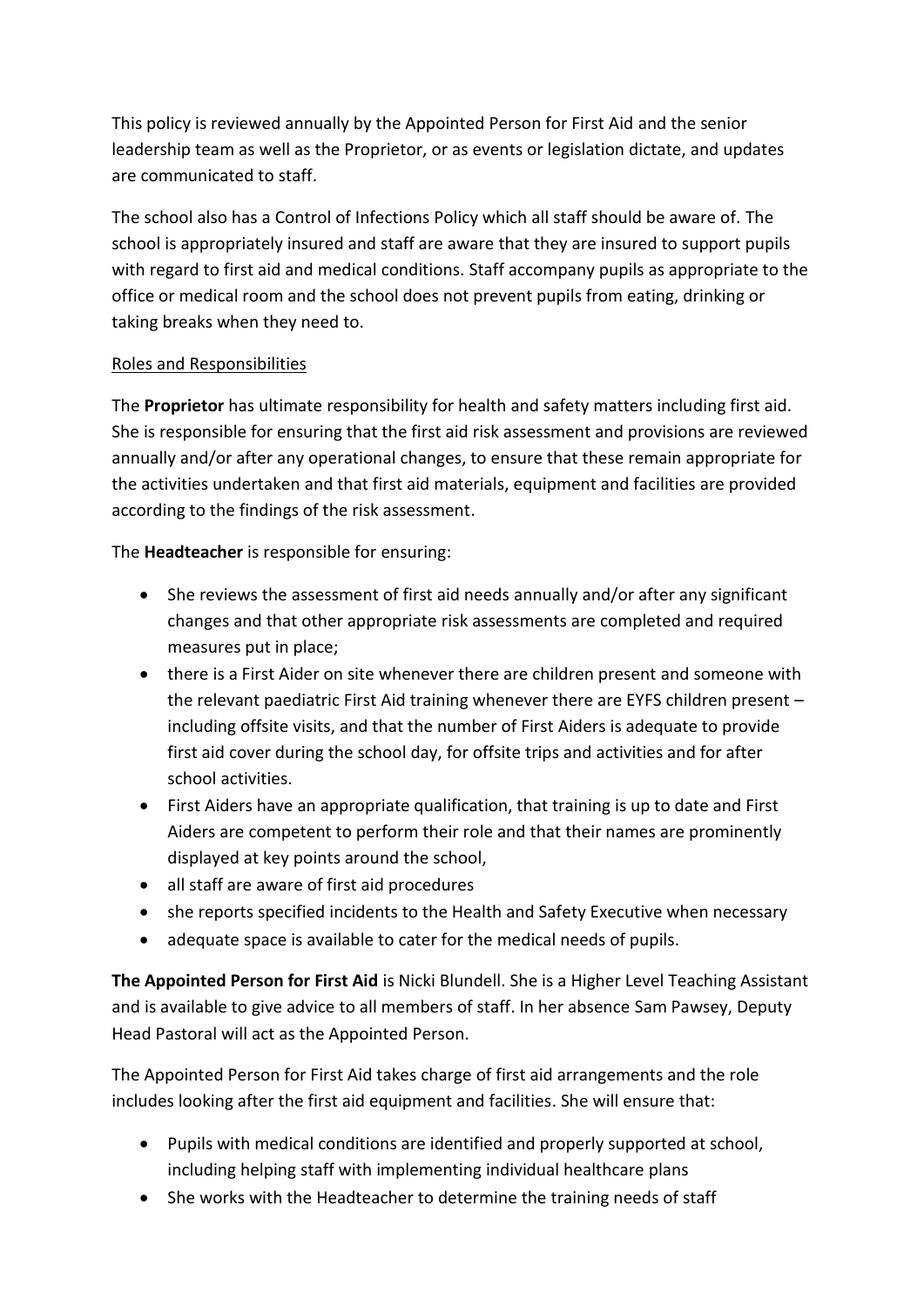- First aid and medicines are administered in line with current training and the requirements of this policy
- Supplies of first aid materials are available at various locations throughout the school and checked regularly with regard to minimum requirements, contents, quantity and use by dates and replacements arranged as necessary
- Information on the location of equipment and facilities is provided to staff
- Records of first aid treatments and accidents are properly maintained and investigated as necessary
- First Aid issues are escalated to the Deputy Head Pastoral, who will report these to the Health & Safety Committee
- She or someone with appropriate training and seniority takes charge when someone is injured or becomes ill and that an ambulance or other professional help is summoned when appropriate
- There is appropriate communication with parents/carers especially for any pupils who have received any kind of medical attention during the day, including any medication given, other than for very minor incidents.

*A number of staff have received current suitable First Aid training and have a qualification approved by the HSE* (see Appendix A). This training enables them to give emergency first aid to someone who is injured or becomes ill whilst on the school premises. Training is renewed every three years.

Trained staff are based in a variety of locations around the school site. First Aid assistance can always be called for via the school office (01245 352581) if immediate adult assistance is unavailable.

**First Aiders** are responsible for acting as first responders to any incidents, assessing the situation and providing immediate and appropriate treatment. They will record details of treatment given in line with the reporting procedures in this document and keep their contact details up to date.

A pupil can only be sent home to recover from illness or an accident after approval from a member of the senior leadership team.

Staff trained to administer medicines must ensure that only prescribed medicines are administered in line with the parental permission outlining the type, dosage and time of the medicine and that appropriate records are kept. Wherever possible, the pupil will administer their own medicine under the supervision of a trained member of staff. Should a pupil refuse to take their medication, staff will inform the parents accordingly.

**All staff** are informed about First Aid provision on employment and are required to:

- Ensure they are aware of and follow the First Aid Policy and procedures and know who the First Aiders are and contact them straight away as necessary.
- Report and record all incidents they attend where a First Aider is not called.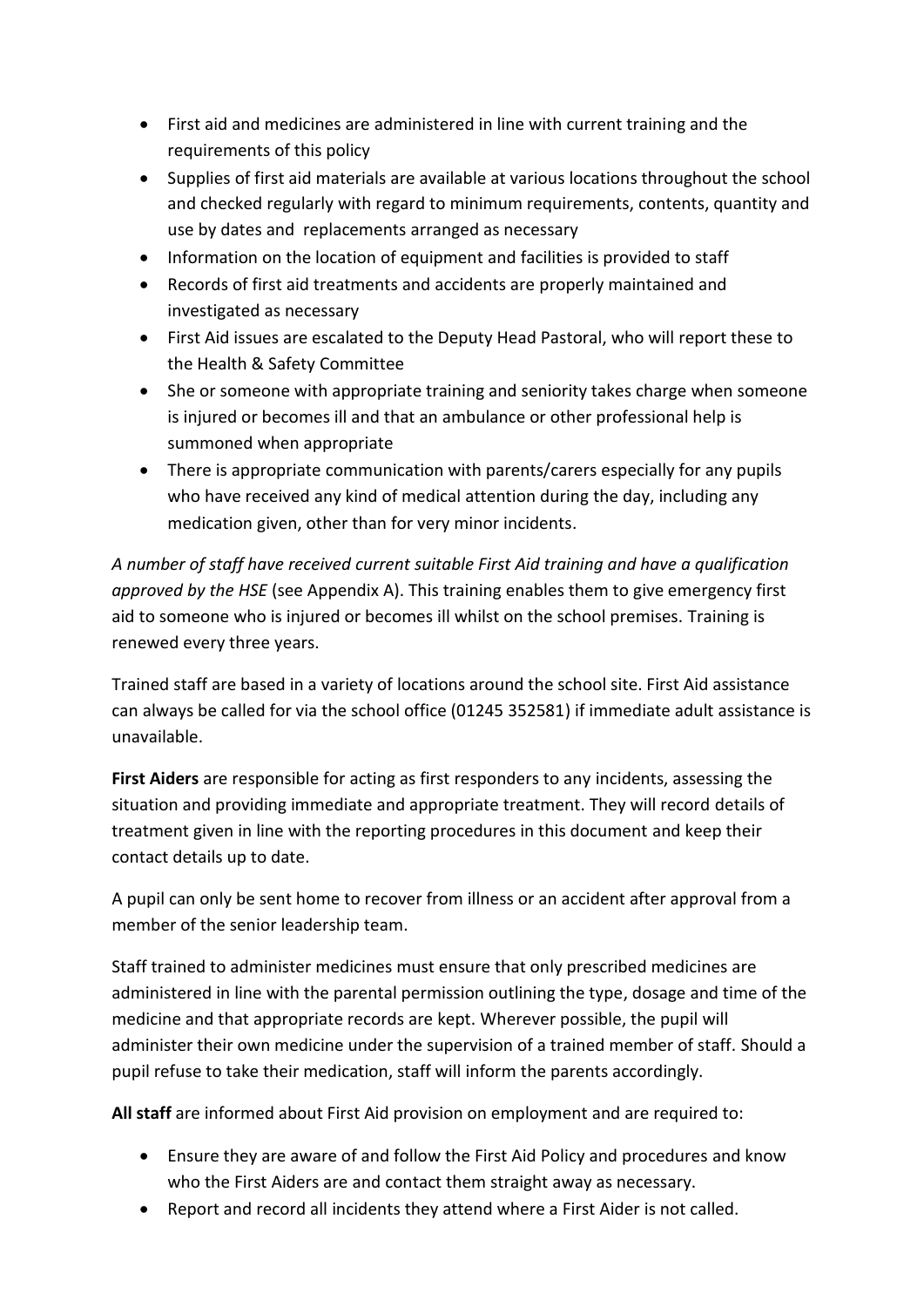- Advise the Headteacher or their line manager of any specific health conditions or first aid needs.
- Ensure appropriate risk assessments and adequate First Aid provision form part of the planning for any school trip or activity. This should be done in consultation with the Educational Visits Coordinator, Edward Callaway. The residential first aider will administer and record first aid on residential trips and trained first aiders will carry a travel first aid kit on day trips.

#### First Aid Equipment and Information

The Medical Room (Sick Bay) is located on the first floor of the main building.

First Aid Boxes are clearly labelled with a white cross on a green background. They are located in the following areas:-

- School Office
- Science laboratory
- Art Room
- Pre-School
- The Kitchen (blue box with white cross)
- The Reception classroom
- First Aid Kits for travelling and for matches are held in the Medical Room
- Eye wash stations are situated in the Science laboratory, Art Room, Office, Reception classroom and Medical Room

The site manager has spillage kits and is the first point of contact for such occurrences. There are also spillage kits located in the Medical Room and in the shed.

The defibrillator is located under the bicycle shelter on the "out" driveway. Staff have watched a training video for the use of the defibrillator. The local NHS ambulance service have been notified of its location.

The Appointed Person for First Aid will ensure that the contents of all First Aid containers/stations and spillage kits are regularly checked and restocked.

Pupils' medication is stored either in the locked fridge in the Medical Room or in the locked cupboard in the Office.

In the case of a residential trip, the residential first aider will administer first aid and complete the report. For day trips, a trained First Aider will carry a first aid kit in case of need.

#### What to do in the event of an incident requiring medical assistance

a) If a person becomes unwell

A pupil, member of staff or visitor who becomes unwell during a lesson or activity may, if they are able, be sent to the school office to seek assistance. They should be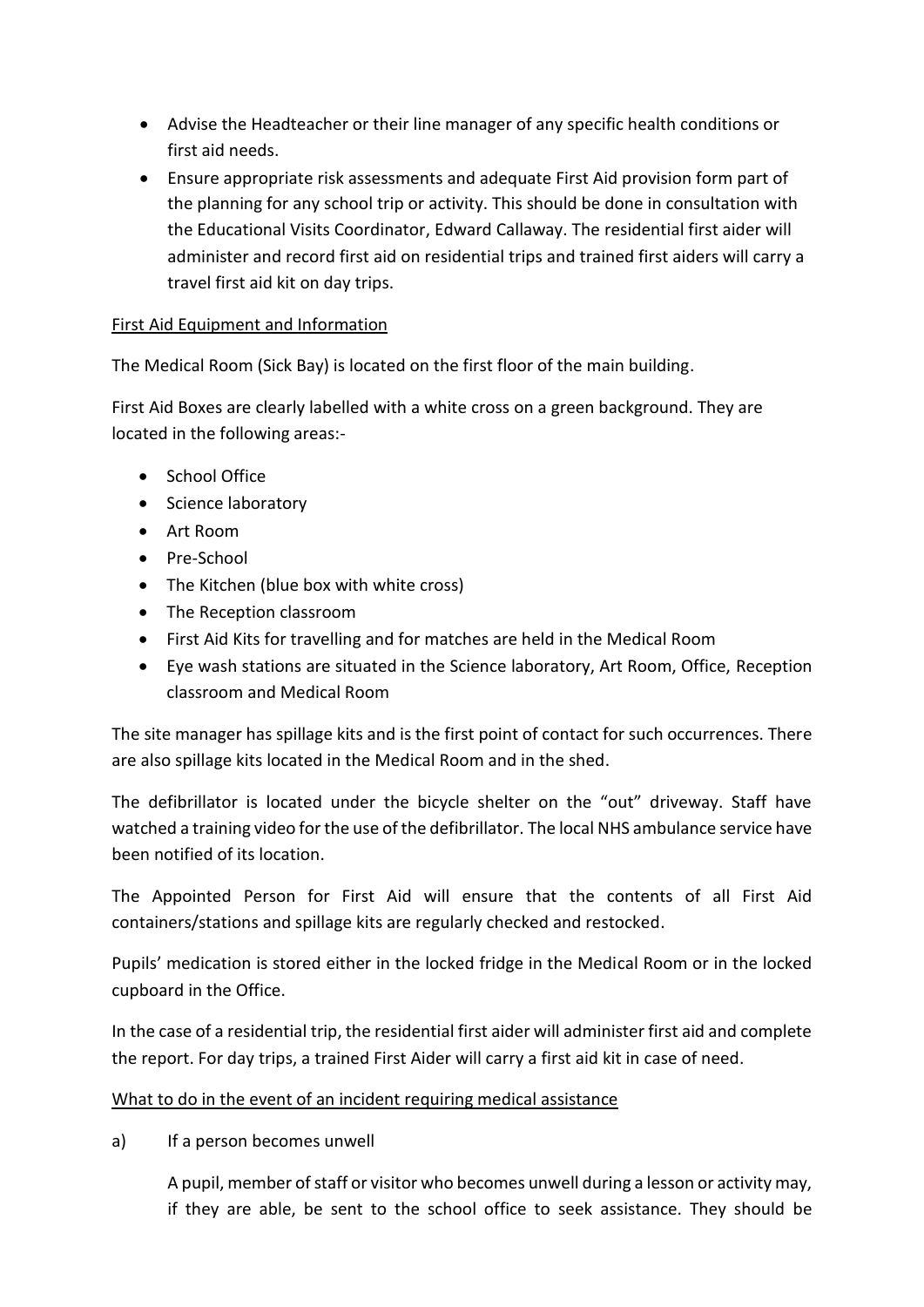accompanied by another person. Parents will usually be contacted and asked to collect a pupil if they become unwell.

- b) If a person is involved in an accident or medical emergency
	- Call for assistance from the nearest First Aider or if you are qualified in first aid seek assistance from the nearest member of staff (a runner can be sent with the red emergency card from the room to find the nearest adult)
	- Ensure that other children/adults in the vicinity are safe and supervised
	- The First Aider will take charge and co-ordinate the administration of first aid, deciding upon any additional medical assistance required, including requesting an ambulance.
	- At least one member of staff should stay with the casualty at all times this may include escorting them to hospital if required
	- If they are not already present, inform the Appointed Person for First Aid immediately of the incident/accident
	- Should an ambulance be required dial 999. Ideally, DO NOT LEAVE THE CASUALTY ALONE in order to do this – ask a colleague (if you send someone else to make the call, ensure that you tell them to return straight to you in order to inform you of the 999 call having been successfully made)
	- After an ambulance has been requested, if they have not already been alerted, inform the Headteacher or a member of the Senior Leadership Team - they will, in turn, inform relevant senior colleagues
	- A senior member of staff will contact the parents and explain the situation, arranging where the parent should come to meet the child, either at school or at hospital. It is vital therefore that parents provide the school with up to date telephone numbers.
	- A member of staff should await the arrival of the emergency services and will direct them appropriately
	- Ideally, a familiar member of staff will accompany the casualty in the ambulance and at the hospital until the parent/carer arrives
	- Where there is an urgent need for surgical or medical treatment to be given and the parents cannot be contacted, the decision about the competence of the pupil to give or withhold consent to urgent surgical or medical treatment, in the absence of the parent, must be the responsibility of the doctor
	- All incidents must be recorded in line with the recording and reporting procedures set out below.

#### Hygiene and infection control when dealing with a medical incident

- Common sense infection control measures (hand washing, use of disposable gloves when dealing with blood or bodily fluids) must be followed by all staff when dealing with medical incidents
- Hand washing facilities are available throughout the school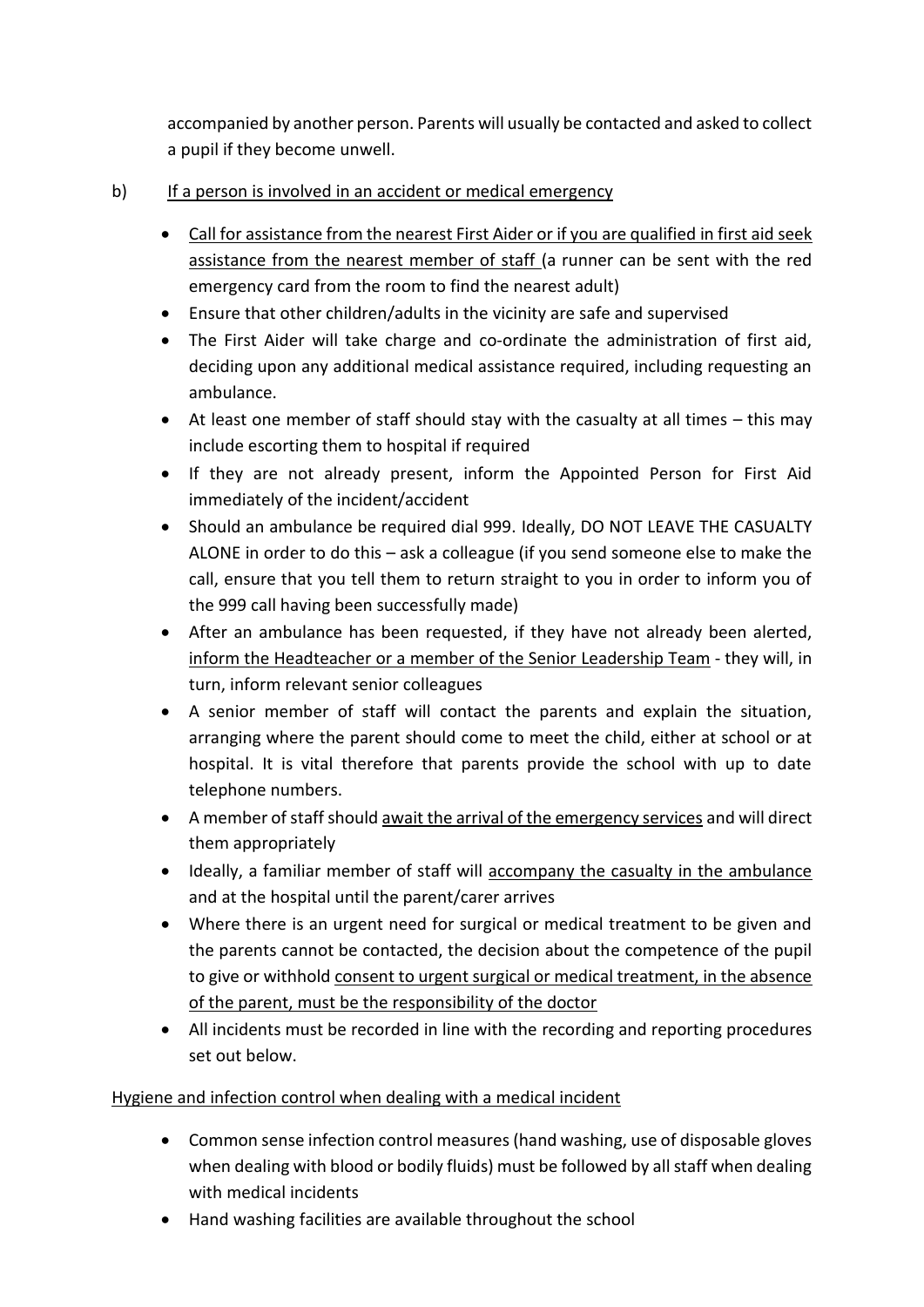- Single use disposable gloves are to be found in First Aid kits and must be used at all times when providing treatment involving blood or body fluids
- The site manager (when available) should always be called to deal with the clearing up of spillages of bodily fluids and any items contaminated must be disposed of in the bin marked for clinical waste.

#### Dealing with Bodily Fluid Spillages (Bio Hazards)

The school has a duty to protect its staff from hazards encountered during their work; this includes bio-hazards, which for the purpose of this document are defined as Blood, Vomit, Faeces, Urine and Wound drainage.

In the event of a spillage the following precautions should be applied:-

- Notification by placing warning signs
- Staff dealing with biohazards should wear protection
- Staff should access spillage kits in order to clean up promptly
- Waste should be disposed of in the bin marked *Clinical Waste*
- Hand hygiene should be carried out following management of the spillage

#### Head injuries

All head injuries should be regarded as potentially serious, irrespective of the extent of external injury. It is important to monitor any person with a head injury very carefully, looking for key signs such as sickness, dizziness, incoherence or drowsiness. If in doubt, or if any of the key signs are exhibited, seek medical help.

Parents may be called and asked to collect their child and seek expert medical attention. The person dealing with the injury will ensure that the parents of any pupil who has required treatment for a head injury are informed, either verbally or in writing, on the day the injury occurs, to enable them to continue monitoring their child's recovery. In addition, where practical, the Appointed Person will be informed of head injuries necessitating parental contact. Pupils with head injuries will be given a green wrist band to wear as a visual alert to staff and parents. The date and time of the head bump will be written on the wrist band by the person dealing with the injury.

#### Accident reporting and record keeping

Where there is an accident or medical emergency and First Aid assistance has been provided, the person who has administered First Aid should record the incident as outlined below.

Parents will be informed of any significant accident or injury sustained by their child on the same day, and must be kept sensibly informed by an appropriate member of staff. This contact with parents is recorded on the accident form.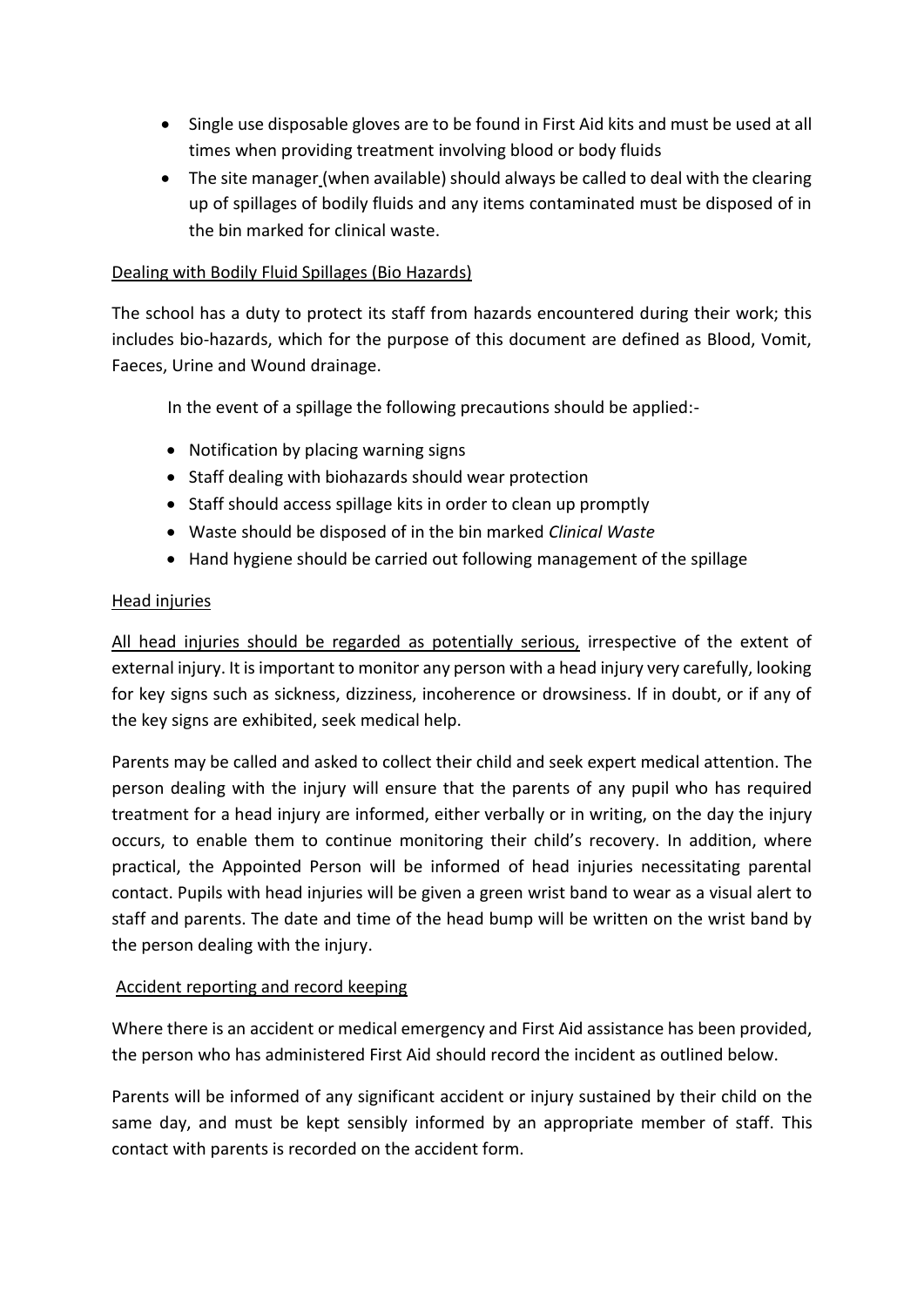A record is kept of all children spending time in the medical room, even where no treatment is administered or no accident has occurred, e.g. a child who has a lie down for an hour but returns to lessons/the school day.

Playground injuries and similar are recorded on accident forms by the person attending to the casualty or dealing with the incident on the day it happened. Accident files and forms are located in either the Pre-School, Room 1 (for Reception children) or the Office for Pre Prep and Prep children.

The records of first aid treatment given by a First Aider or Appointed Person must include:

- o Date, time and place of incident
- o Name and class of injured/ill person
- o Details of the injury/illness and what first aid treatment was given
- o Name and signature of the First Aider or Appointed Person dealing with the incident
- $\circ$  Whether or not parents were contacted and if so, by who and at what time

The accident files are reviewed each half term by the Health and Safety Committee for completeness and for patterns of accidents. The accident files for the current academic year are kept in the office and after that are stored in the archive room, where they are retained for a minimum of three years and then securely disposed of.

All more serious accidents will be investigated as soon as they occur by the Headteacher, so that any problem areas or procedures are identified and remedial action can be taken if necessary. Problems identified and actions taken are reviewed by the Health and Safety Committee.

First aid administered to staff and visitors is recorded in a separate accident book from the file used to record pupil details.

Consideration will be given to whether accidents to pupils, staff and members of the public are in any way attributable to defective premises or equipment or lack of supervision and whether any corrective action is required.

#### Informing the HSE (Health & Safety Executive) under RIDDOR (Reporting of Injuries, Diseases and Dangerous Occurrences Regulations 2013) – statutory requirements.

The Headteacher is responsible for determining if the HSE needs to be informed of an accident or incident, making the report via [www.hse.gov.uk/riddor/online](http://www.hse.gov.uk/riddor/online) and keeping the copy received in the Office. The report will be made as soon as reasonably practicable and within 15 days of the incident.

Under RIDDOR the following accidents must be reported to the HSE without delay:

- Accidents to employees resulting in death or specified injury as defined by RIDDOR (including as a result of physical violence)
- Dangerous occurrences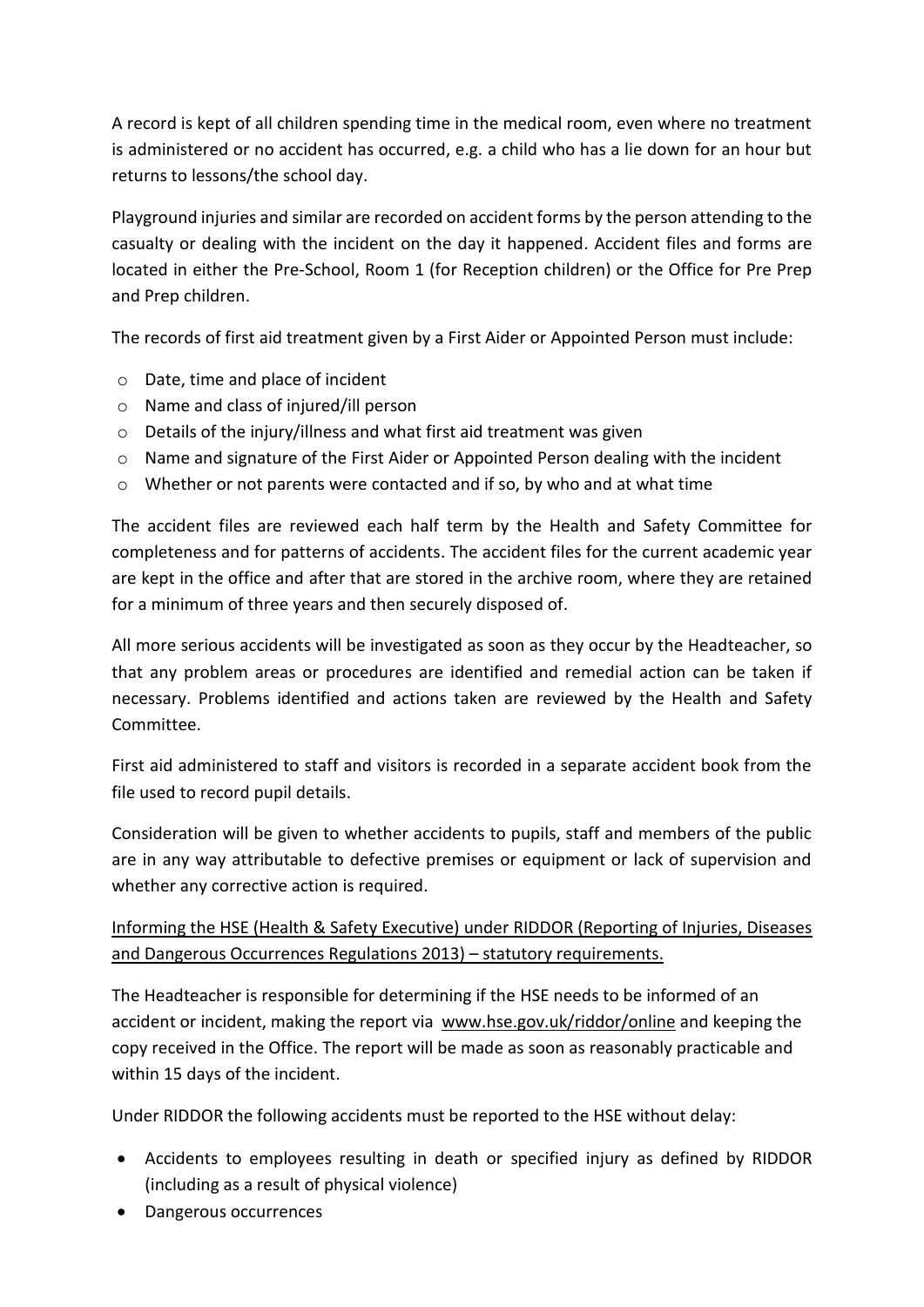- Accidents to employees which prevent the injured person from doing their normal work for more than 7 days must be reported within 15 days of the accident.
- Accidents to pupils or visitors involved in a school activity that result in death or injury in connection with a work activity and where the person is taken directly from the scene of the accident to hospital for treatment
- Near miss events that do not result in an injury, but could have done.

The Headteacher will keep a record of any reportable injury, disease or dangerous occurrence which must include: the date and method of reporting; the date and time of event; personal details of those involved; and a brief description of the nature of the event or illness.

Details of RIDDOR accidents will be made available to the Health & Safety Committee, which includes the Proprietor. The Headteacher will notify the local authority of any serious accident or injury or the death of a pupil while in the school's care.

#### Administration of Medicines

Most pupils will at some time have a medical condition that may affect their participation in normal school life. This may either be a short term condition which is quickly resolved or a long term condition with pupils having medical needs that limit their access to education. At Widford Lodge we aim to work with parents to provide measures to minimise the impact of medical difficulties on the child's school life.

Parents/guardians have the main responsibility for their children's health and should provide the school with information about the child's medical conditions. Whilst there is no legal duty requiring staff to administer medicines or supervise pupils taking their medicines, we will endeavour to accommodate pupils' medical needs in close cooperation with parents. Thus, while it is not our policy to care for sick pupils who should be at home until they are well enough to return to school, we will agree to administer medication as part of maintaining their health and well-being or when they are recovering from an illness.

If a child is prescribed medication to be taken during the school day, parents/guardians must complete a medication form, available via the school office or website, when bringing the medication to school; this must include the type of medicine, dosage and time to be given. Medication for children in the Pre-School and Reception should be handed to a member of the Pre-School/Reception staff. All medications for children in the Pre-Prep and Prep School should be handed into the Office.

All medicine must be stored securely in the Medical Room, with the exception of EYFS. At no time should any child carry with them prescribed/unprescribed medication (with the exception of inhalers and epipens) e.g. painkillers. Each administration of the medication is recorded on the relevant form and must be signed by the trained administering staff. Older children are expected to take some responsibility for remembering to go to the Office to take their medicine. We will not administer non-prescribed medicines at school.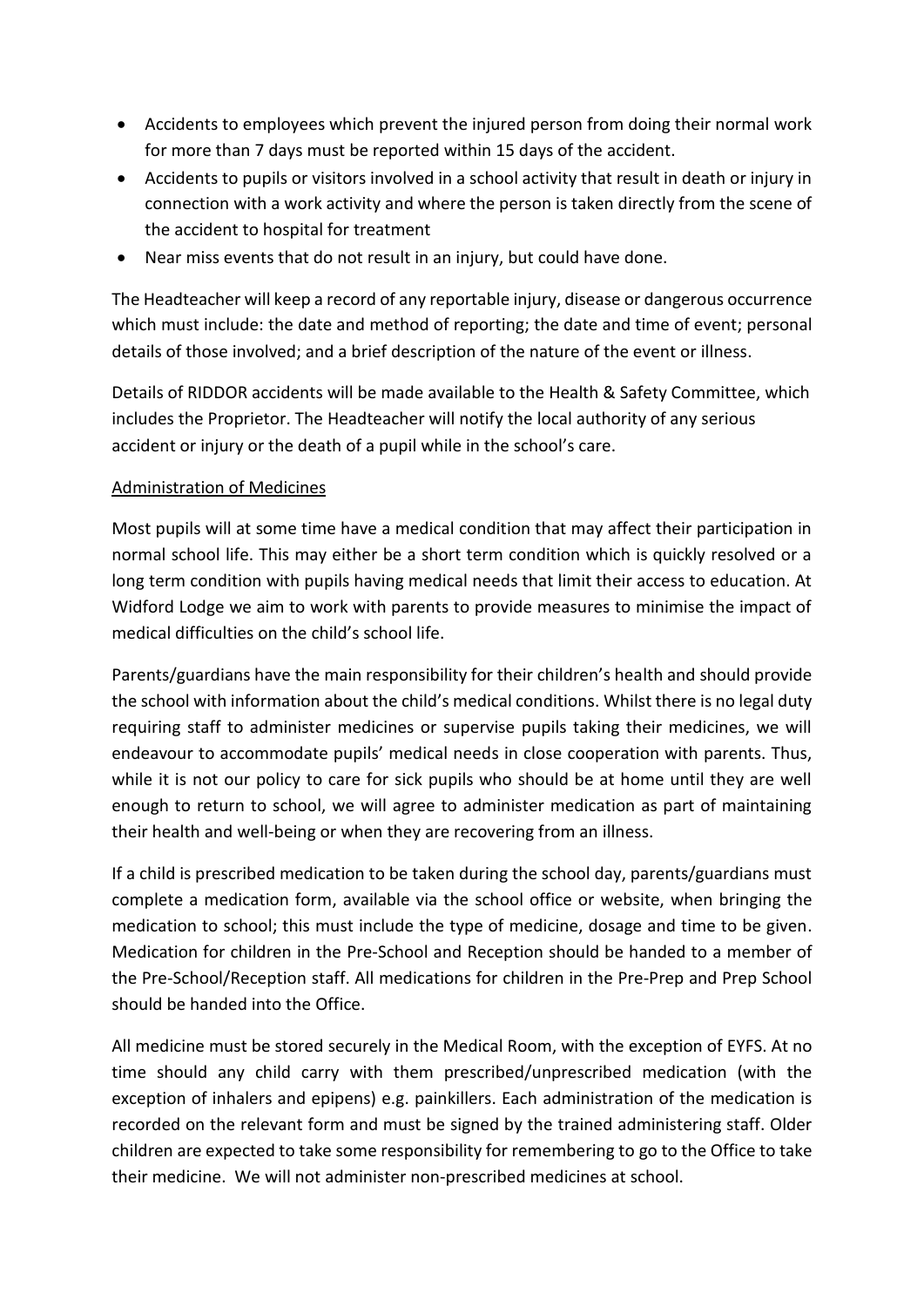#### Arrangements for Pupils with particular Medical Needs

All staff are required to be aware of children with particular medical conditions and must ensure that their needs are included in any risk assessments for activities at school and trips outside the school. We will consider the reasonable adjustments necessary to enable pupils with medical needs to participate fully and safely in all aspects of school life and will not create unnecessary barriers to pupils' participation. However, school staff may need to take extra care in supervising some activities to ensure that these pupils and others are not put at risk.

Indvidual health care plans for pupils with special medical needs, including those with asthma and serious allergies which have a risk of anaphylaxis shock, are agreed with parents, recorded and displayed in strategic parts of the school such as the kitchen, the staff room and the Medical Room. These will help to identify any necessary safety measures to support the pupils and ensure they are not put at risk. Parents have prime responsibility for their child's health and should provide us with information about medical conditions, in conjunction with their child's GP and paediatrician. This information is requested when a child joins the school and all parents are asked to review and confirm the details held for their child at the start of each academic year. Individual health care plan details are updated and displayed within the first week of a new diagnosis and/or at the start of each academic year. The school appreciates that pupils with the same medical condition do not necessarily require the same treatment.

Reliever inhalers are carried by the owner. Since September 2014, schools have been able to hold spare emergency inhalers; parents of all children with asthma at Widford Lodge have given written permission for the use of the spare school inhaler in the event of an emergency, when their own is absent.

Unless otherwise stated, two EpiPens/Jextpens are required for children who need them, at least one of which will be kept in the Office. Additional pens are kept in an anaphylaxis child's emergency bag, located within the classroom setting in the Pre – School, Reception and Pre-Prep and either within the classroom setting or carried by the pupils themselves in the Prep School. Should a child with anaphylaxis leave the site, it is the teacher's responsibility to ensure that they have their emergency bag with them. The individual child's health care plan is also kept within their emergency bag so that staff can refer to it in an emergency.

Where relevant, additional staff training will be provided on specific medical conditions, including the associated care required.

Medical needs of the staff are not the responsibility of the Appointed Person. The Headteacher will make reasonable adjustments when informed of a medical condition by a member of staff and staff will be asked to confirm that any medication is unlikely to impair their ability to look after children properly and that any medication brought onto school premises is kept securely away from children.

Contagious Illnesses – See our Control of Infections Policy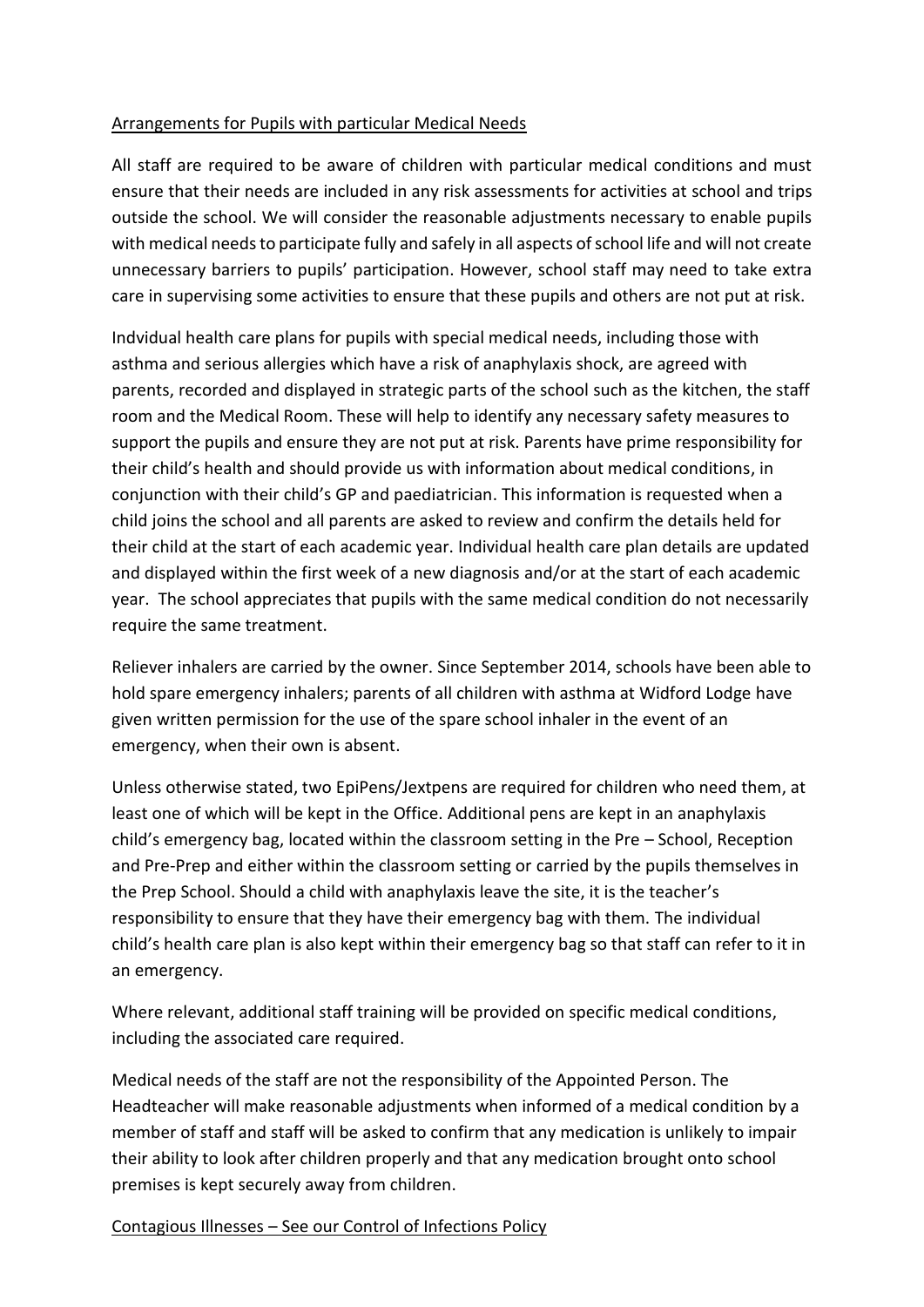To prevent the spread of illness, any child who has been diagnosed with a contagious illness eg, chicken pox, impetigo etc is asked to remain at home until they are no longer contagious. Parents are asked to inform the school as soon as possible that their child has an infectious illness so that the school can send a letter of information out to other parents.

In the event of a child suffering from sickness and/or diarrhoea, parents are asked to inform the school and the child must remain absent from school until they have been clear of all symptoms for at least 48 hours. The school will liaise with parents and exercise discretion where the cause of sickness is not linked to a potential illness.

If a child has a case of head lice, the parents are asked to inform the school and treat their child with the appropriate shampoo before returning them to school. If a child has complained of a symptom and is suspected to have head lice whilst at school, the class teacher or the office staff will telephone the parent asking for the child to be taken home and the appropriate shampoo applied before returning to school.

If a child has been diagnosed with conjunctivitis, they are asked not to attend school for 24 hours after starting the appropriate eye drops or ointment. If a child displays the symptoms of conjunctivitis whilst at school, the parent will be contacted and asked to collect their child and take them to a doctor to receive the appropriate treatment. The child may then return to school after 24 hours.

#### **Additional Medical Protocol for EYFS (Pre school & Reception)**

#### **Caring for a child taken ill during the school day:**

- If a child becomes unwell during the Pre-School day they will be taken into the library area where they can lie down. Another member of staff will phone the parents and if they are not available will continue to phone other people on the child's emergency list.
- For Reception children the learning support assistant will stay with the child in a quiet area of the Reception classroom. The parents will be contacted and if they are not available we will continue to phone other people on the child's emergency list.
- When the parent/carer arrives to pick up the child, the member of staff who has been supervising the ill child will fully inform them as to the sequence of events.
- If we believe the child's illness to be severe and the parent is unwilling to pick their child up, we will insist they are collected and if necessary phone the next person on the child's emergency list.

#### **Allergies:**

At the beginning of Pre-school and Reception parents are asked to fill out a Health and Dietary form which asks for details of any allergy the child may have and any foods they would prefer them not to have, in addition to any pre-existing medical conditions that we should be aware of. Any changes in condition should be reported to a member of staff immediately so the information can be updated. The same procedures as for the rest of the school will be followed, for example agreeing a care plan with parents and displaying this in relevant places around school. In the unlikely event of a child reacting to a food or other substance the parents would be contacted and informed of their child's reaction and any medication administered. We would advise them to come to collect their child and seek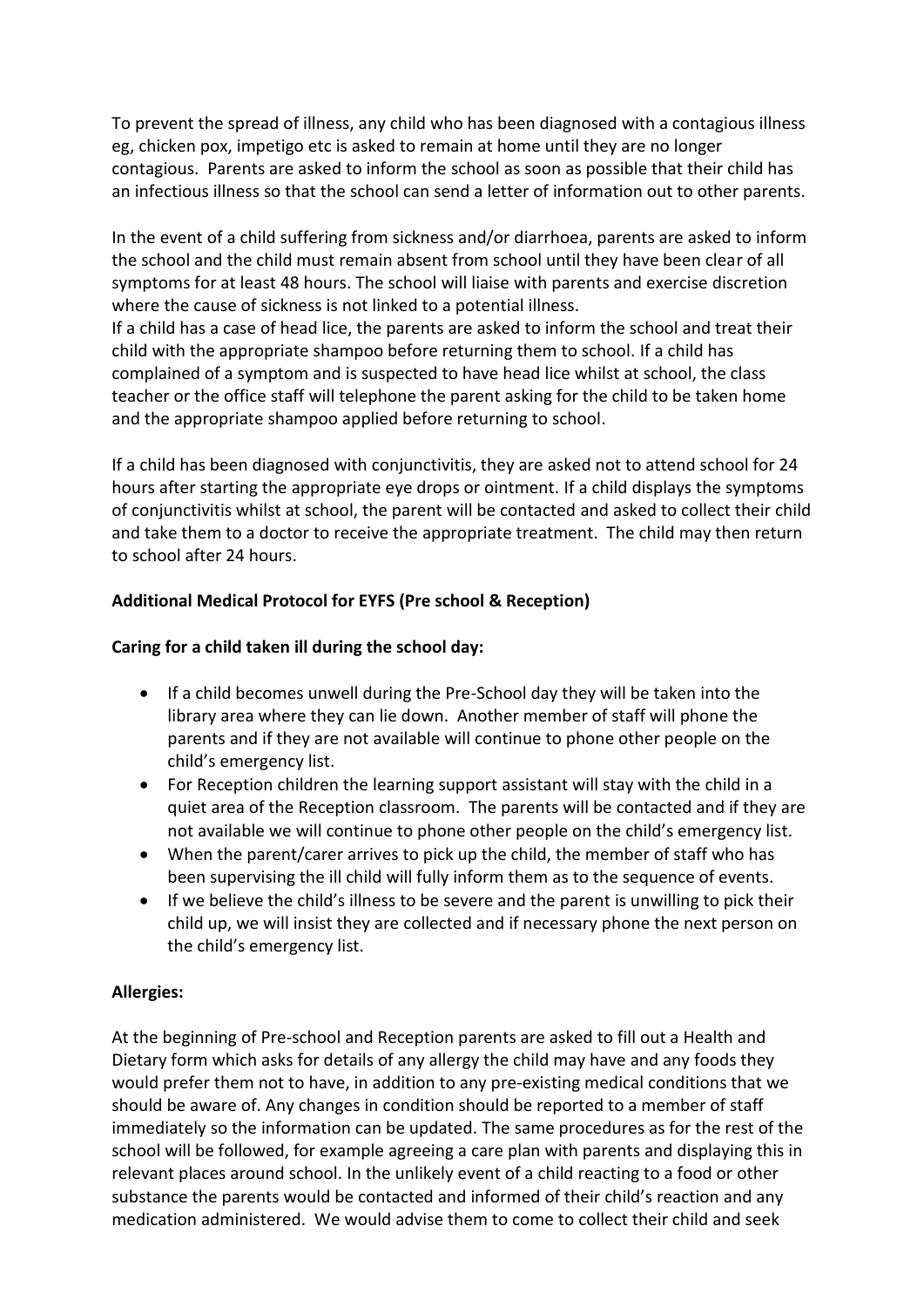further medical advice. A member of staff would remain with the child at all times in case the reaction worsened.

If a severe reaction occurs, we would again follow the instructions set out on the child's medical form**.** If an epi-pen is provided and is needed, a member of staff would administer this and stay with the child whilst another member of staff telephoned 999 and the parents. If a child suffers an allergic reaction to something new that we are unaware of, we would comfort the child, seek urgent advice from the paediatric first aiders, then contact the parents/emergency contact. In a severe case we would dial 999 and a member of staff would accompany the child to the hospital.

#### **Administration of Medicine:**

- Before starting in the EYFS parents complete a medical/dietary requirements form.
- No medicine must be administered to a child without the parent's written permission. For the Pre-school there is also a long term medical form for those with asthma and allergies who may need medication whilst at school. Medicines must be in the original container in which they were dispensed, with the prescriber's instructions for administration.
- Child's name, medicine and time should be clearly written on the form and communicated to all staff by being written on the white board.
- All medicines for Pre-School children are to be kept in the Pre School staff kitchen either in the fridge or in the locked first aid cabinet.
- Reception children Medicine is kept securely in the Reception classroom.
- Before administering any medicine **READ** the instructions carefully and check it has the correct name and dosage on the label and is in date.
- Once the medicine has been administered the medicine form should be filled out immediately.
- The parent must then sign the medicine form when the child is collected.
- Written records for all medication administered to every child in the care of the EYFS (and whole school) are retained.
- Medicine will not be administered if it has not been clearly prescribed for that particular child by a doctor, dentist or pharmacist
- We will only administer non-prescription medication pain/fever relief if there is a health reason to do it and written consent has been gained from parents
- Any staff medication is locked in either the Pre School kitchen or the staff room.

All staff are aware of how to use an epi-pen and JEXT pre-filled pen and have had training using a 'trainer epi-pen'. Any specific training will be undertaken when/where necessary.

#### **Accidents and minor injuries:**

The Pre-School first aid box is in the staff kitchen clearly marked 'first aid'. We have a medical bag which accompanies us when we are outside of the Pre-School that has a supply of medical necessities for falls, grazes and bumped heads. There is a further supply of first aid equipment in the medical room which is located adjacent to the Pre-School. Reception have their own first aid box kept in the Reception classroom on the top shelf of the bookcase. Head injuries will be dealt with following the same procedures as outlined for the rest of the school and parents notified by phone as soon as the child is settled.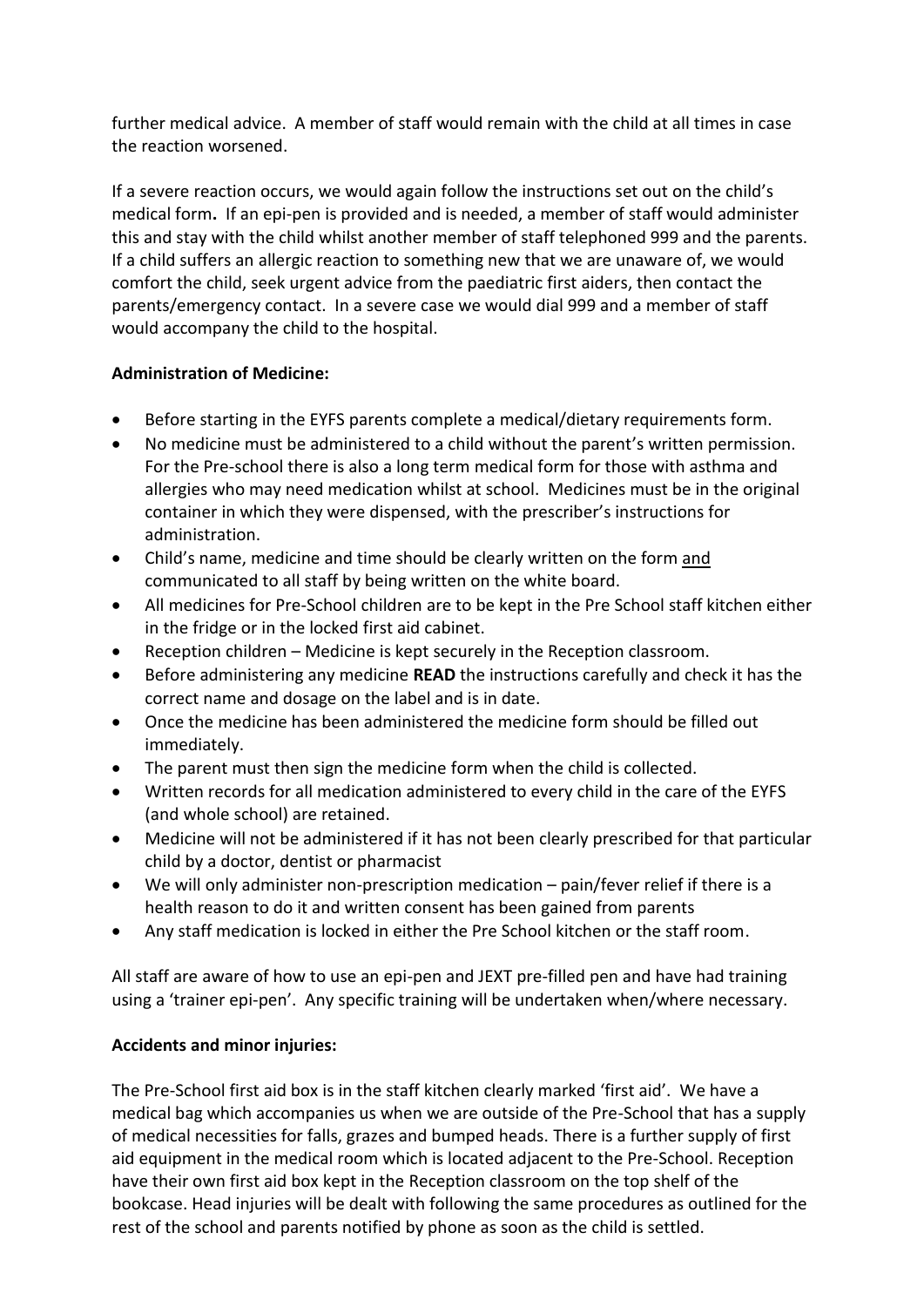If there is a concern relating to an injury then we will immediately contact a Paediatric first aider. Minor injuries will be written in the accident book, stating name of child, date and time of injury, action taken and how the accident occurred. A member of staff will sign this and ask the parent to sign it when they collect their child. If there is a concern relating to an injury then the parent would immediately be contacted.

#### **Major Accident:**

If a child falls and hurts themselves seriously whilst at school the same procedures would apply as detailed earlier in this policy for the rest of the school.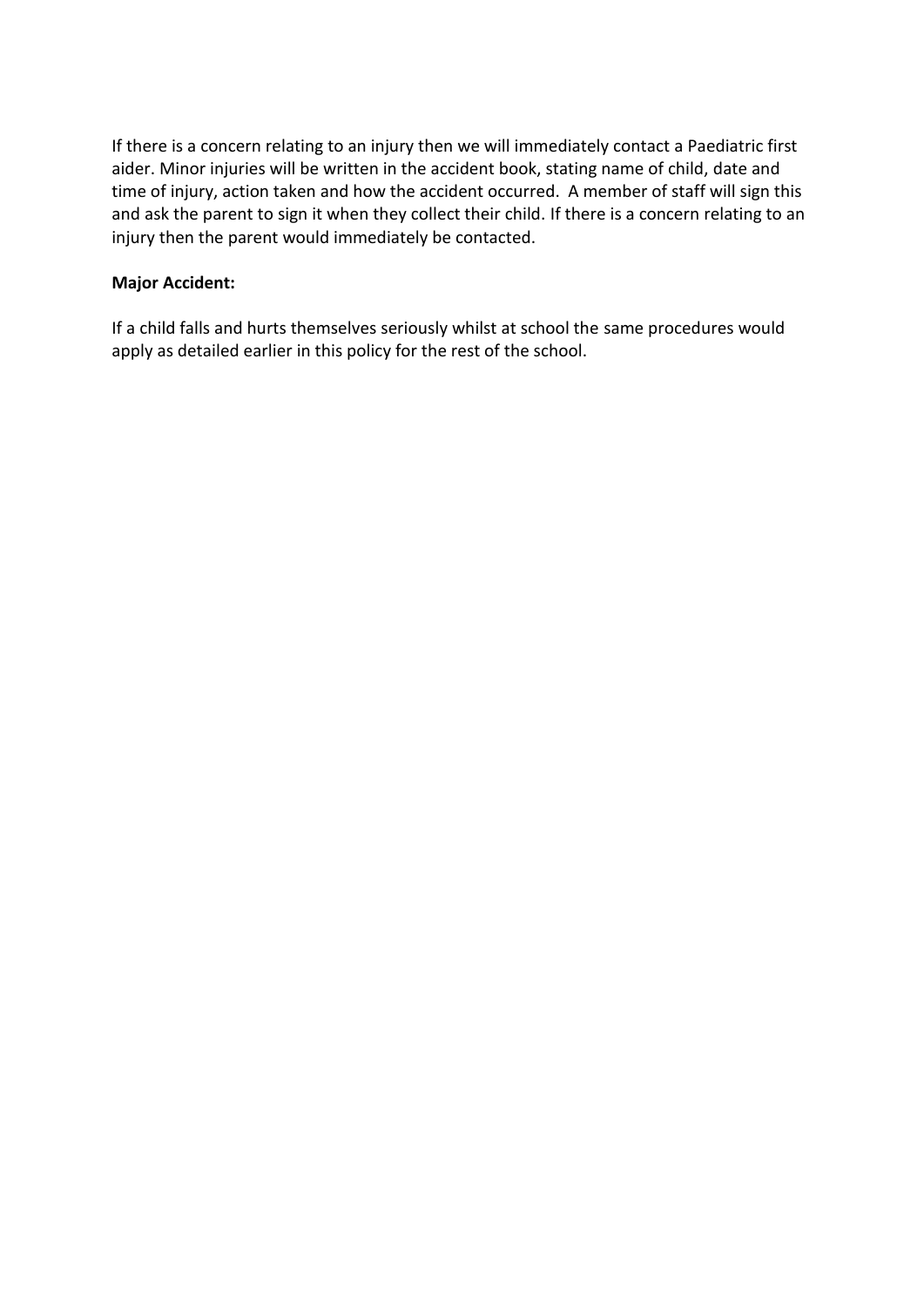#### **Appendix A - List of First Aiders**

The Appointed Person for First Aid at Widford Lodge is Nicki Blundell and in her absence is Sam Pawsey. The role of this appointed person is to take charge of first aid arrangements and includes looking after the first aid equipment and facilities and calling the emergency services when required.

| <b>Name</b>            | <b>Qualification</b>            | <b>Expiry Date</b> |
|------------------------|---------------------------------|--------------------|
| Andrew Blundell        | <b>Schools First Aid</b>        | Jan 2025           |
| Jennifer Cole          | <b>Schools First Aid</b>        | Jan 2025           |
| Michelle Cole          | <b>Schools First Aid</b>        | Jan 2025           |
| <b>Edward Callaway</b> | Emergency first aid at work L3  | Sep 2023           |
| Amanda Dexter          | <b>Schools First Aid</b>        | Jan 2025           |
| <b>Rupert Eley</b>     | <b>Schools First Aid</b>        | Jan 2025           |
| Nicky Hall             | <b>Schools First Aid</b>        | Jan 2025           |
| Emma Hodgkiss          | <b>Schools First Aid</b>        | Jan 2025           |
| Robert Hopgood         | <b>Schools First Aid</b>        | Jan 2023           |
| <b>Fiona Jenkins</b>   | <b>Schools First Aid</b>        | Jan 2025           |
| Nicola Kell            | <b>Schools First Aid</b>        | Jan 2025           |
| Catherine Kenton       | <b>Schools First Aid</b>        | Jan 2025           |
| Helen Kimp             | <b>Schools First Aid</b>        | Jan 2025           |
| Louise Knight          | <b>Schools First Aid</b>        | Jan 2025           |
| Nina Lawrenson         | First aid for appointed persons | Dec 2023           |
| Lin Moss               | <b>Schools First Aid</b>        | Jan 2025           |
| Samantha Pawsey        | <b>Schools First Aid</b>        | Jan 2025           |
| <b>Claire Palmer</b>   | <b>Schools First Aid</b>        | Jan 2025           |
| <b>Isobel Palmer</b>   | <b>Schools First Aid</b>        | Jan 2025           |
| Naomi Poole            | <b>Schools First Aid</b>        | Jan 2025           |
| Dawn Scorrar           | <b>Schools First Aid</b>        | Jan 2025           |
| Vicki Scott            | <b>Schools First Aid</b>        | Jan 2025           |
| Jo Taylor              | <b>Schools First Aid</b>        | Jan 2025           |
| Martin Taylor          | <b>Schools First Aid</b>        | Jan 2025           |
| Georgina Tweed         | <b>Schools First Aid</b>        | Jan 2025           |
| Alex Waterhouse        | <b>Schools First Aid</b>        | Jan 2023           |
| Catriona Williamson    | <b>Schools First Aid</b>        | Jan 2023           |
| Michelle Zahl          | <b>Schools First Aid</b>        | Jan 2025           |
|                        |                                 |                    |
| Lisa Beck              | Paediatric First Aid            | Jan 2025           |
| Nikki Blundell         | Paediatric First Aid            | Jan 2025           |
| Jayne Bridgeman        | Paediatric First Aid            | Feb 2025           |
| Jacky Brooks           | Paediatric First Aid            | Sep 2024           |
| Sandy Burdge           | Paediatric First Aid            | Sep 2024           |
| Amanda Cockett         | Paediatric First Aid            | May 2024           |
| Cheryl Cloake          | Paediatric First Aid            | Sep 2024           |
| Kathy Cogman           | Paediatric First Aid            | June 2024          |
| Penny Doyle            | Paediatric First Aid            | Mar 2023           |
| <b>Stacy Hilton</b>    | Paediatric Fist Aid             | Oct 2023           |
| Rosie Kellman          | Paediatric First Aid            | Sep 2024           |
| Kim Perugini           | Paediatric First Aid            | May 2025           |
| Debbie Poston          | Paediatric First Aid            | Oct 2023           |
| Julie Smethurst        | Paediatric First Aid            | Jan 2025           |
| Sarah White            | Paediatric First Aid            | Jun 2024           |

Those with the Emergency First Aid at Work, Schools First Aid and Paediatric First Aid qualifications are also permitted to administer prescribed medicines.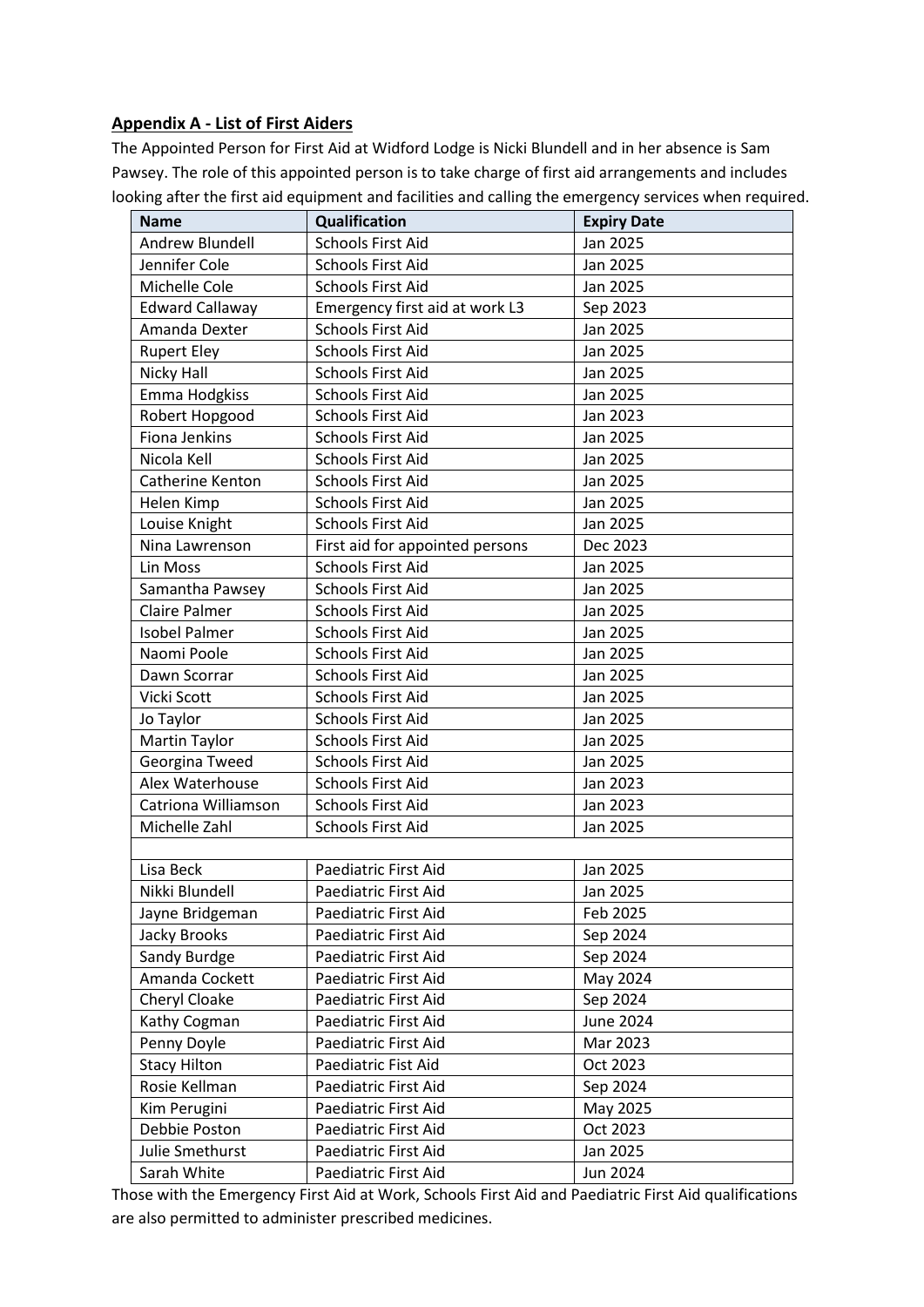#### **Appendix B – Epipen Emergency Instructions**

#### **Step 1:**

- Assess the situation
	- o The stages described below may merge into each other **rapidly** as a reaction develops
- Send someone to get the emergency kit / Epipen, which is kept in the school Office

#### **Step 2:**

### **SYMPTOM ACTION**

#### **Mild Reaction**

- **•** Generalised itching
- Mild swelling of lips or face
- Feeling unwell / nausea
- Vomiting



#### **Mild Reaction**

- Give *antihistamine* immediately
- Monitor child until you are happy (s)he has returned to normal
- If symptoms worsen see